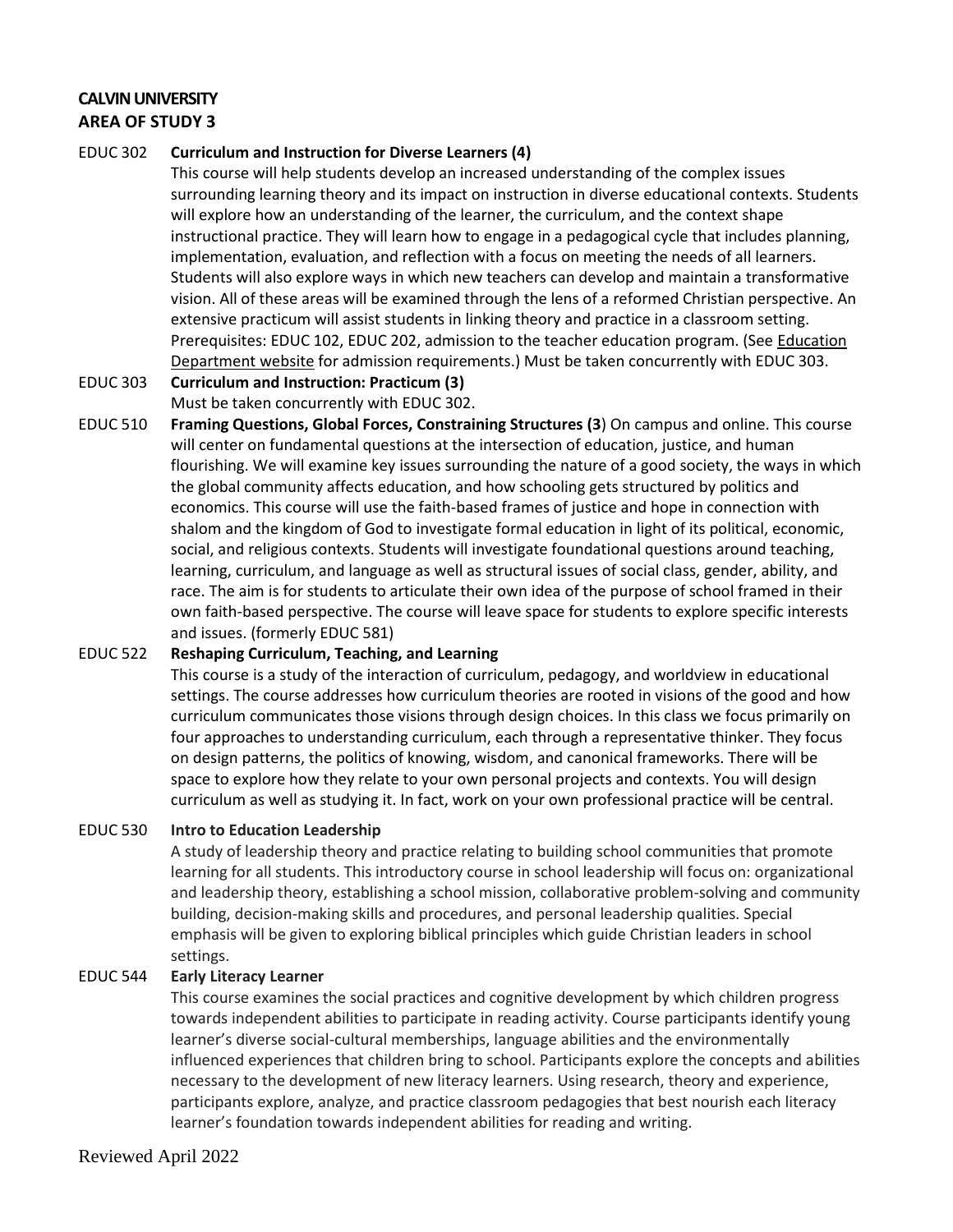### EDUC 554 **Pathways to Inclusion**

Online, on campus, and hybrid. Schools and classrooms today reflect an amazing diversity of learners. In any learning community, educators must be prepared to create a learning community that meets the needs of students with a variety of differences in ability, gender, sexuality, race/ethnicity, language, socioeconomic status, and more. Yet the reality of developing just and inclusive educational communities is challenging. Through this course, participants are invited to embark on pathways to inclusion by examining the needs of learners with differences in school contexts. Participants will re-examine commonly held beliefs and practices about identity and difference with the goal of developing inclusive learning communities. Readings and discussions will create opportunities that allow participants to consider how cognitive, socio-cultural, and critical perspectives are tools for thinking about shifting understandings of learners' differences. Learning excursions and projects will become spaces for integrating and applying new understandings about ourselves and others within teaching/learning practice. The course will specifically focus on linguistic differences, language development, and literacy as they support or impede the inclusion of all learners in educational contexts.

*\*This course also fulfills the EDUC-550 requirement for currently enrolled candidates.*

### EDUC 555 **Designing Instruction**

This course will explore critical strategies for successful inclusive teaching practices that support all learners. Participants will refine their understanding of culturally responsive educational design as they develop complex student learning profiles, research accessible curricular programs and prepare teaching plans for successful learning. Data from individual student assessment will form the basis on which profiles are developed and plans are designed. Course foci will include reading and interpreting assessment data, developing learning profiles that reflect patterns of strengths and weaknesses, preparing or interpreting intervention-specific IEPs, and designing studentcentered, evidence-based instructional plans.

## **REDEEMER UNIVERSITY AREA OF STUDY 3**

#### EDU 301 **Development and Learning**

The purpose of this course is to extend the knowledge of psychology as it applies to teaching and learning, while introducing students to theories and techniques of pedagogy. The teacher assisting experience (see EDU-303) is to provide a bridge between theory and practice and to serve as part of an apprenticeship experience. NOTE: EDU-301 and 303 are delivered as a package, where learning from the courses are entwined with 100 hours of classroom observation and assistance in schools, leading to application of learning concepts.

## EDU 306 **History and Philosophy of Education**

This course reviews the history and philosophy of education. It seeks to help students understand how worldview and philosophy come to expression in schools. Its review of schooling and educational philosophy is focused on helping one understand present educational patterns in Canada and develop one's own philosophy of education. A Western tradition is not the only important tradition in Canada today and discussions will seek to relate the history and philosophy studied to concerns for equity, multiculturalism, and equal opportunity

## EDU 322 **Multiliteracies in Education (PJI)** (1.5 credits)

This course is designed as an introduction to the practice of multiliteracies in P/J/I classrooms across the curriculum. Reflecting today's social and cultural diversities, multiliteracies practices allow for flexibility in supporting linguistic, cultural, and multimodal forms of communication reflecting the Ontario Literacy curriculum's expanded understanding of literacy. Understanding how to utilize multimodal forms of communication in classrooms to support collaborative learning, inquiry, and differentiated learning styles helps support a social community of practice which is foundational to

Reviewed April 2022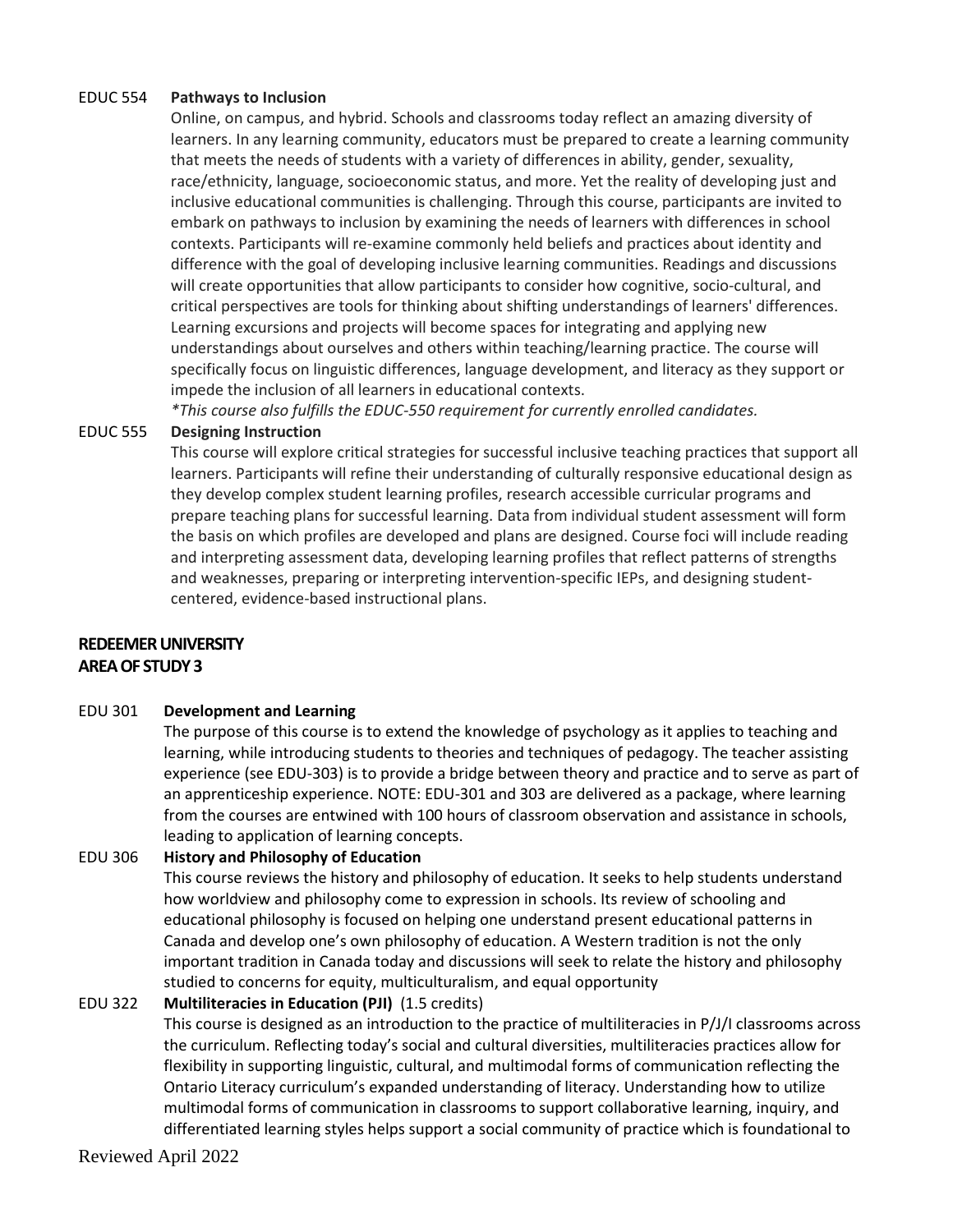developing a pedagogy of multiliteracies. Teacher candidates will learn about how multiliteracies can inspire creativity, is inclusive for all student abilities, and can be both local and global while supporting the Ontario curriculum. Students will work with a variety of multiliteracies resources, expand their understandings of multiliteracies pedagogy, and develop appropriate assessment practices across grade levels and curricula. Purposeful reflection and integration of a Christian worldview will shape our understandings of how Christ is reflected in all things for his purposes

### EDU 325 **Collab'tive Wrkspc;Restr Prac**

This course is designed to give students a Christian perspective to establish authentic practices for engaging in collaborative learning. In doing so, it provides an experiential landscape for collaborative success in the structure and use of small group learning in the classroom. Problems arising within a community of learners will be discussed and activities will be designed to engage restorative practices which are consistent with educational goals for equipping long term learning strategies, providing leadership and establishing strong community ethics. (1.5 credits)

## EDU 331 **Digital Tech for Learning PJI**

This course is designed to introduce educators to technology use in a classroom setting. This is a practical, hands-on course in which students will investigate and discover techniques and strategies related to the use of technology in the classroom. Students will find and share resources related to daily classroom activities for both the educator and the student. Through discussion, issues and concerns about technology in the classroom will also be examined. (1.5 credits)

### EDU 414 **Curriculum Foundations**

This course is a survey of the orientations, themes, and concepts of curriculum theory and practice. The focus will be on program choices and instructional decisions that must be made in the context of a comprehensive vision for schooling in relation to the Ontario curriculum.

### EDU 441 **Teaching Math: Junior, PJ**

This course follows the general framework described in EDU-440, except that the focus has shifted to the junior grades, 4-6. (1.5 credits)

## EDU 446 **Teaching Science (PJ)**

A study of the content, skills, and teaching methodology of science in the elementary science program. This course will present various methods of teaching science appropriate to K-6 students, trends in science education, provincially as well as nationally and internationally, and provide practical tools for successful science teaching and assessment. Seven, three-hour sessions will consist of lectures, small group hands-on activities, multimedia presentations, demonstrations, discussions of assigned reading, and reflecting on practice teaching experiences. (1.5 credits)

## **DORDT UNIVERSITY**

## **AREA OF STUDY 3**

## ED 201 **Planning, Instruction, and Assessment in Elementary Schools (3)**

This course introduces students to an understanding of instructional theory at the elementary school level. Focus is on the planning process and the integral role of instruction and assessment. Emphasis is on the development of a distinctively Christian approach to teaching and learning. Various perspectives on the instructional process are critically examined. Prerequisite: admission to the Teacher Preparation Program. Corequisite: Education 209.

#### CORE **History and Philosophy of Education**

310/EDUC 300 This course examines how our societal perspectives and personal core beliefs affect the ways we "do school," see students, plan teaching and learning, and make curriculum. Students will draw on a variety of resources – those from the tradition of Reformed, Christian education, some more broadly Christian, and those from outside faith-based education thought, to construct a statement describing their own educational philosophy. While this course meets a requirement in the Teacher Preparation Program, it does not assume a background in teacher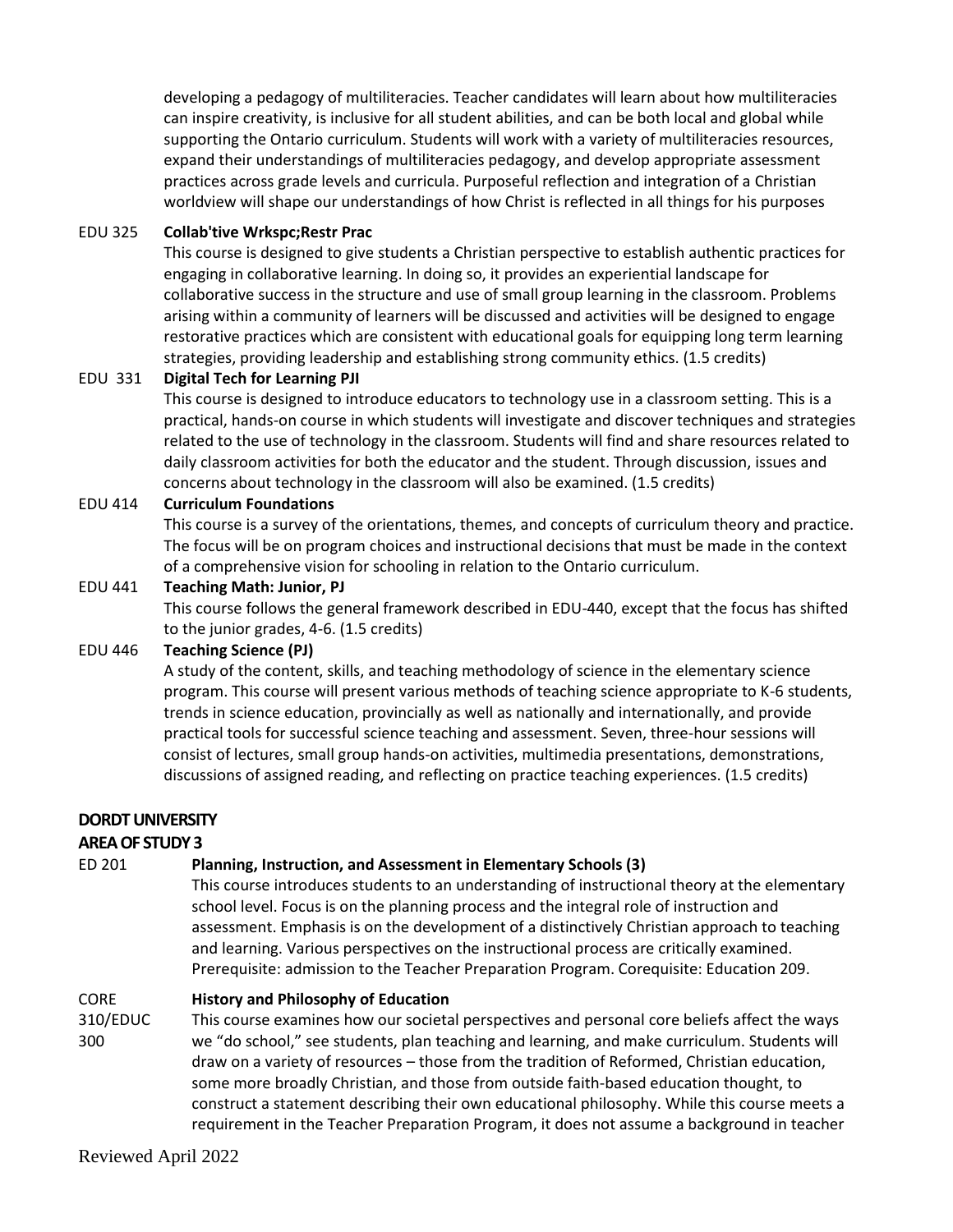preparation. Students from outside teacher preparation are welcome.

## ED 255 **Educational Psychology (3)**

This course introduces you to the fields of educational psychology and developmental psychology as they help us figure out the teaching and learning environment. This course studies the growth and maturation of children and adolescents, including examination of physical development and activity, cognitive, social, emotional, and spiritual development. We will also look at different roles teachers play such as teacher-as-researcher, teacher-asobserver, and teacher-as-facilitator. This course introduces you to developmental theories and learning theories that impact PreK-12 education today. Prerequisite: Education 101. [Crosslisted: Education 135]

## **THE KING'S UNIVERSITY AREA OF STUDY 3**

- EDUC 301 **Education Learning Theories and Applications** This course focuses on learning in the classroom situation: the processes by which students learn and the factors that facilitate/inhibit learning. Specifically examined are learning theories, motivational theories, cognitive styles, discipline practices and assessment approaches. *This course is open only to students in the B.Ed., (AD) program.*
- EDUC 303 **The Philosophy and Design of Curriculum Writing** This course examines a variety of curriculum orientations and their implications for education goals, pedagogy, student evaluation, and school structure at the elementary level. Students will also be introduced to the rigors of curriculum design; they will be required to construct a major unit plan as the culmination of weekly lab exercises. *This course is open only to students in the B.Ed. (AD) program.*
- EDUC 341 **(formerly EDUC 441) – Psychology of Exceptional Children and Adolescents** This course aims to have students explore the problems and resolutions involved in working with exceptional children and adolescents. Areas of exceptionality studied include: mental retardation, learning disabilities, emotional disturbances, speech and language disorders, hearing impairment, visual impairment, physical disabilities and giftedness. In the laboratory component of the course, students are expected to develop some expertise with identified exceptional individuals.

## PSYCH 341 **Same as EDUC 341**

EDUC 403 **Advanced Curriculum Design** This course examines the history of curriculum development and alternative models of curriculum as represented by major schools of thought. It also addresses curricular issues arising from the EDUC 351 practicum experience, e.g., lesson pace, evaluation, discipline integration, faith/perspective integration, classroom management, critical thinking. Students will compose specific lessons using different lesson plan models. *This course is open only to students in the B.Ed. (AD) program.*

## **Kuypers College (formerly Reformed Bible College) AREA OF STUDY 3**

## ED 251 **Educational Psychology**

This course examines principles of psychology as applied to the educational process. It includes characteristics of the individual learner, the classroom, the instructor, methods and techniques, and assessment. The course content contributes to a better understanding of both learning and developmental theories and provides insight in how to integrate those theories into practice to make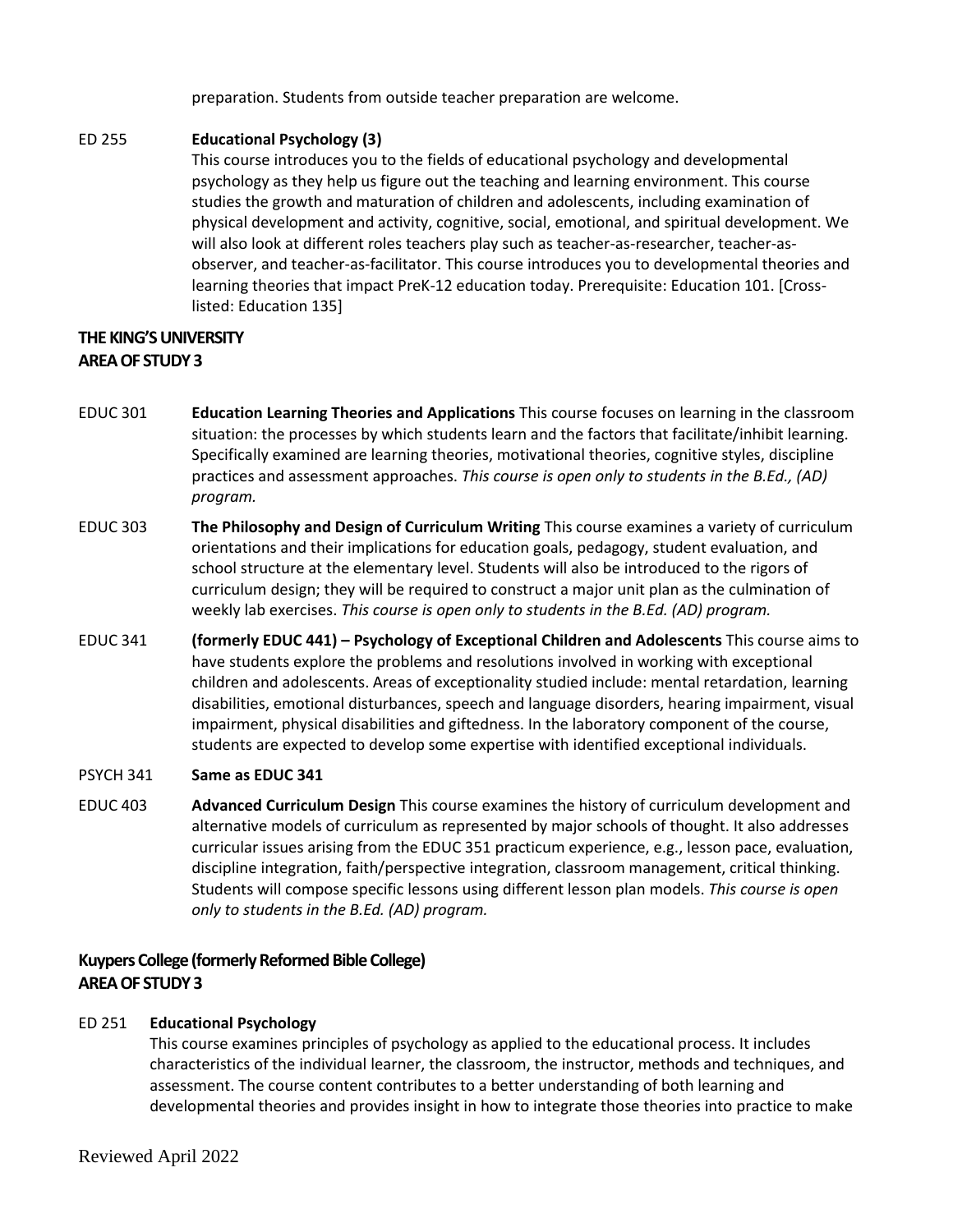good decisions in the classroom.

## **INSTITUTE FOR CHRISTIAN STUDIES AREA OF STUDY 3**

### 260004 **Deeper Learning**

Deeper Learning encourages educators to consider learning as a journey from wonder to inquiry to action. This course seeks to help Christian educators develop Deeper Learning within the context of: 1. A celebration of the learner: what it means to be created in God's image.

2. A mindfulness towards learning design: how curriculum, instruction and assessment inspire us to live out our lives as Kingdom Ambassadors who are intentional about character formation and loving our neighbours.

3. A responsiveness to culture: how to embody our mission in every aspect of school life and how to live it out in God's world.

(Source: Deeper Learning in Christian Schools: Playing our Part in God's Story;

cace.org)

## 260008 **Cultivating Learning Communities of Grace**

This course will equip teachers and principals to diagnose, nurture, and renew learning cultures in their classrooms and schools, and to contribute to the renewal of learning cultures in their networks of schools and educational jurisdictions. Students in this course will explore the following questions: What is culture? What are the relationships between learning, culture, dialogue, and community? How do we diagnose learning cultures? How do we start, nurture, and renew learning cultures?

### **TRINITY COLLEGE AREA OF STUDY 3**

#### EDUC **Principles of Teaching and Learning**

200 The principles of teaching and learning in a classroom setting, including consideration of research results. The course includes consideration of past realities and current research findings. Topics include: the nature and purpose of schooling; models of teaching and learning; pedagogy and learning styles; classroom planning and management; and current issues of education concerning inclusion and diversity. This course is guided by the assumption that one's faith impacts one's actions in meaningful and thoughtful ways.

#### EDUC **Foundations of Education**

203 This course is a broad-based introduction to the role of schooling in society and the profession of teaching. It includes an overview of the history of education from preliterate societies to the present, an examination of various philosophical perspectives or schools of thought, and a discussion of critical issues facing educators today. Students take this course in their sophomore year. Field Experience: 50 hours. EDUC 209 Technology in Ed

#### EDUC **Educational Psychology**

303 One focus of this course is the psychology of learning. Topics include human development, differences in learning abilities, the impact of culture, and theoretical approaches to the process of learning. Another focus is the psychology of teaching. Topics include understanding motivation, classroom management, creating a conducive learning environment, and classroom assessment. These topics are presented from elementary, middle grades, and secondary education perspectives. Field Experience: 50 hours. Prerequisites: PSYC 123 or acceptance into the Teacher Education program if seeking licensure.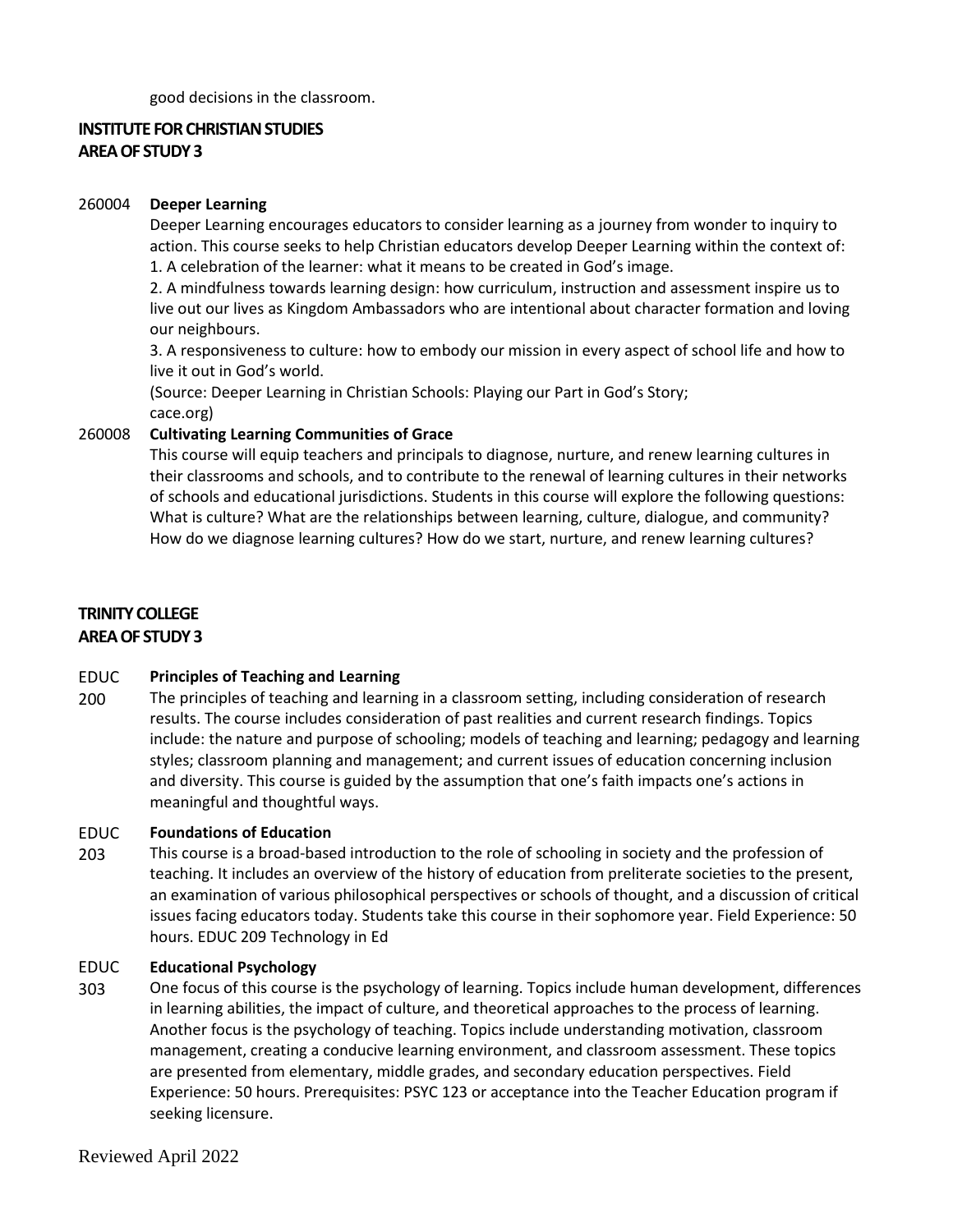## **TRINITY WESTERN UNIVERSITY AREA OF STUDY 3**

#### EDUC **Psychological Foundations of Teaching and Learning (3 sem. hrs.)**

211 An evaluation of psychological theories and research relating to learning and teaching, with a focus on: developmental stages, learning theories, motivation, classroom management, evaluation, interand intra-individual differences, and needs of exceptional children. Cross-listed: PSYC 214 Prerequisite(s): Student must have completed at least one semester. (3-0; 3-0).

#### EDUC **Christian Approaches on Teaching and Pedagogy (3 sem. hrs.)**

540 An examination of the theory and practice of teaching and pedagogy, including: the nature of teaching; a biblical framework for understanding and implementing teaching and learning; the classroom context for teaching and learning; the relationship between teaching and a teacher's personal, professional, and spiritual growth; theories of instruction and distinctively Christian approaches to instruction; and a taxonomy of teaching strategies. NB: Summer sessions only. Prerequisite(s): Undergraduate degree in education. EDUC 545 Assessing and Evaluation

#### EDUC **Assessing and Evaluating Student Learning (3 sem. hrs.)**

545 An understanding of assessment and its implementation as an integral part of the curriculum planning. How the purpose of an assessment must fit with the assessment strategy employed. Distinctions between diagnostic assessment, assessment for learning, assessment of learning, and assessment as learning. The interpretation of assessment results in order to shape current and future teaching and learning activities. Clear and accurate communication of the results of assessment for particular audiences.

#### EDUC **Developing Educational Programs\* (this is a Masters of Leadership course)**

623 This course reviews the foundations and practices of both macro- and micro-level program development for schools and school systems. Students will consider the underlying assumptions and effects of alternative approaches to program planning. They will explore how worldviews shape curriculum theory and analyze how they affect curriculum development. They will also examine contemporary issues and research problems related to planned curriculum change and development. The participants will develop a framework and criteria for developing programs, resources, and curriculum practice based on a Christian worldview.

## **TYNDALE UNIVERSITY AREA OF STUDY 3**

## EDUC 503 **The Developing Learner**

Teacher candidates will come to understand how a child and adolescent's transition through developmental stages affects their learning. They will learn how to support students as they transition through these stages. A thorough understanding of the development of the learners' cognitive, emotional, physical, and social characteristics from infancy through adolescence will be explored. An understanding of typical development will help teachers detect, address, and foster the development of their students.

## EDUP 521 **Language and Literacy PJ: Part I** Designed to provide teacher candidates with foundational literacy knowledge and skills in the areas of speaking and listening (oral communication), reading, writing, viewing and representing (media) for the Primary and Junior divisions. Teacher candidates will explore these areas in conjunction with the Ministry's language and literacy expectations for Kindergarten and Grades 1 to 6 as outlined in the Ontario curriculum and policy documents and relevant research. Emphasis will be placed on the oral communication and reading